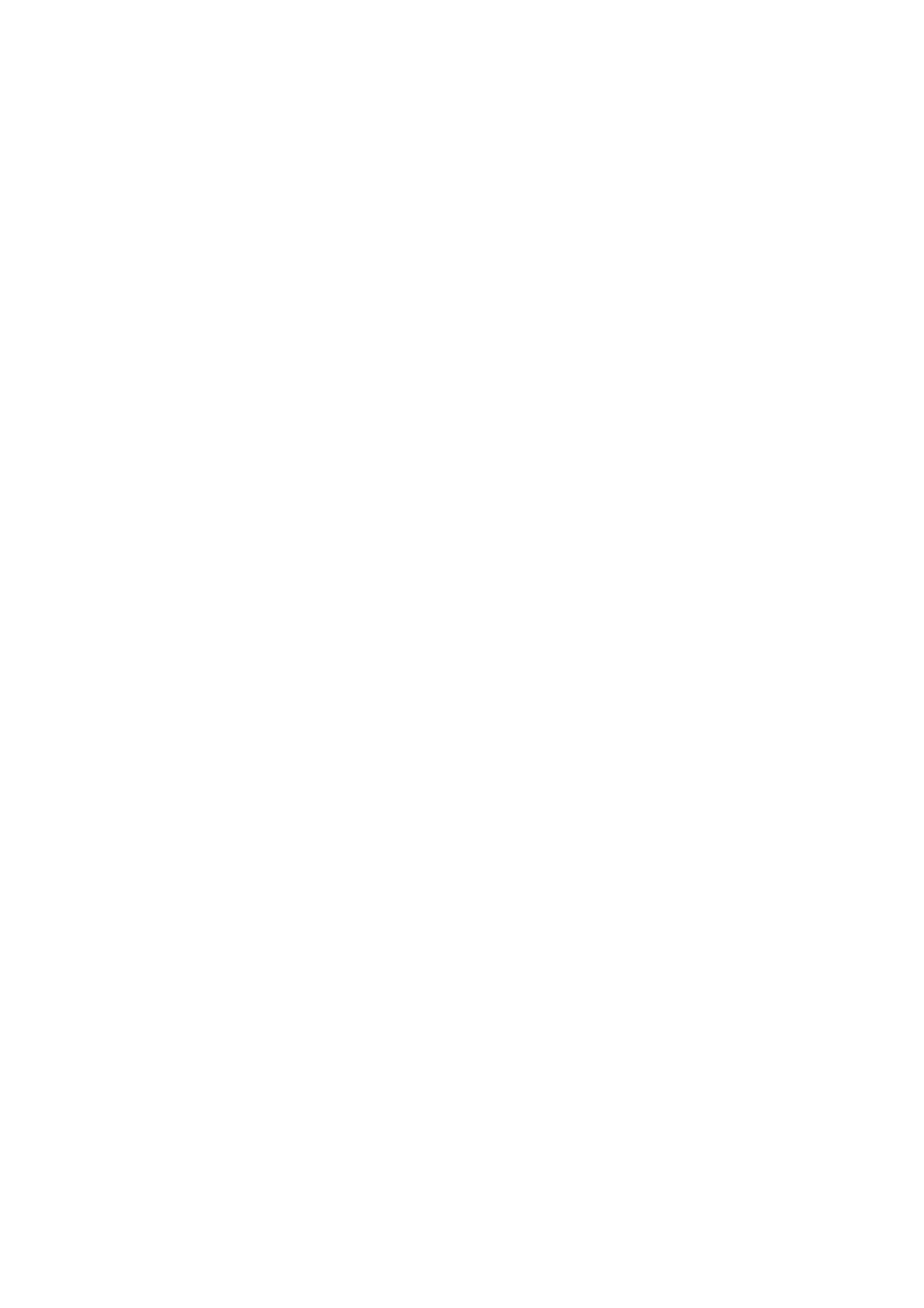## **The Education Committee**

The Education Committee is appointed by the House of Commons to examine the expenditure, administration and policy of the Department for Education and its associated public bodies.

#### **Membership at time Report agreed:**

Mr Graham Stuart MP *(Conservative, Beverley & Holderness)* (Chair) Neil Carmichael MP *(Conservative, Stroud)*  Alex Cunningham MP *(Labour, Stockton North)* Bill Esterson MP *(Labour, Sefton Central)*  Pat Glass MP *(Labour, North West Durham)*  Charlotte Leslie MP *(Conservative, Bristol North West)*  Siobhain McDonagh MP (*Labour, Mitcham and Morden*) Ian Mearns MP *(Labour, Gateshead)*  Chris Skidmore MP *(Conservative, Kingswood)*  Mr David Ward MP *(Liberal Democrat, Bradford East)*  Craig Whittaker MP *(Conservative, Calder Valley)* 

Damian Hinds MP *(Conservative, East Hampshire)* was also a member of the Committee during the inquiry.

#### **Powers**

The Committee is one of the departmental select committees, the powers of which are set out in House of Commons Standing Orders, principally in SO No 152. These are available on the Internet via www.parliament.uk

#### **Publications**

The Reports and evidence of the Committee are published by The Stationery Office by Order of the House. All publications of the Committee (including press notices) are on the Internet at www.parliament.uk/education-committee

#### **Committee staff**

The current staff of the Committee are Dr Lynn Gardner (Clerk), Geraldine Alexander (Second Clerk), Penny Crouzet (Committee Specialist), Emma Gordon (Committee Specialist), Jake Anders (Committee Specialist), Ameet Chudasama (Senior Committee Assistant), Caroline McElwee (Committee Assistant), and Paul Hampson (Committee Support Assistant)

#### **Contacts**

All correspondence should be addressed to the Clerk of the Education Committee, House of Commons, 7 Millbank, London SW1P 3JA. The telephone number for general enquiries is 020 7219 6181; the Committee's e-mail address is educom@parliament.uk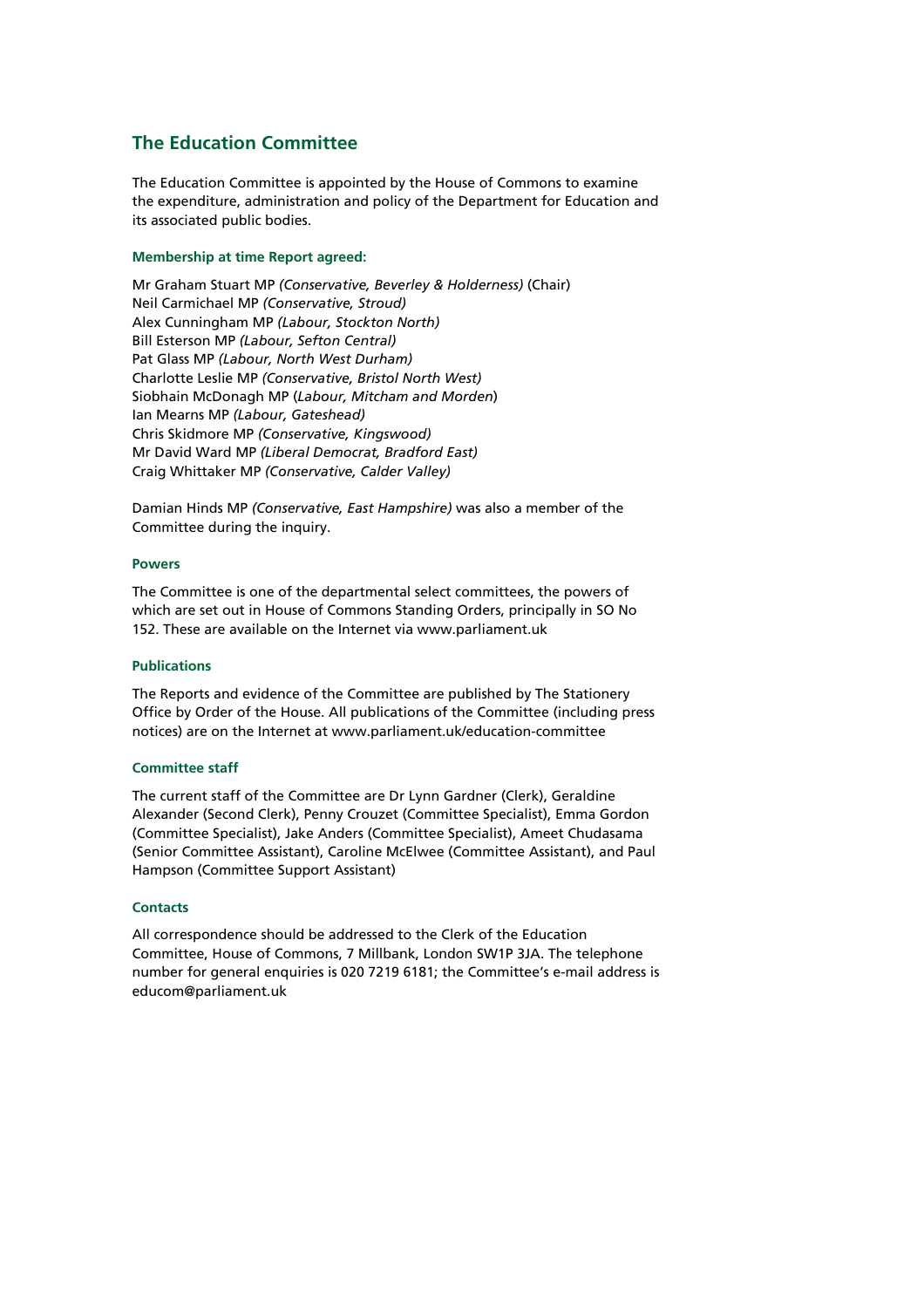# Sixth Special Report

On 23 January 2013 we published our Seventh Report of this Session, *Careers guidance for young people: The impact of the new duty on schools*. 1 The response from the Government was received on 5 April 2013 and is published as an Appendix to this Report.

# Appendix

# **Government response**

## **Introduction**

We would like to thank the Committee for their thoughtful contribution on the important issue of ensuring all of our young people have the best possible chance to succeed in life and the tools to progress into sustainable and rewarding careers. Making sure our young people receive a world class education is the way to achieve this. But careers guidance can help to raise the aspirations of some young people and support them to make informed choices about education and training options.

The Department for Education's reform programme is about creating a more highly educated society, in which young people can transcend the circumstances of their birth, fulfil their potential and become masters of their own fate. To achieve that, we are placing an emphasis on teachers and head teachers educating the next generation in a manner that equips them to go to university or secure a good job.

While the Committee's report does acknowledge the failings of the Connexions service, we are disappointed that the Committee describes our decision to transfer responsibility for careers to schools as regrettable. The report cites evidence of one survey carried out by the careers sector that suggests a reduction in the overall level of careers provision. It chooses not to highlight the examples of excellent practice across the country where schools have welcomed the new duty as an opportunity to commission a service more tailored to the particular needs of their pupils. At the time of the inquiry the duty had been in place for only one term so we feel strongly that greater consideration could have been given to the need to allow the new arrangements time to bed in and evolve before drawing such firm conclusions.

We agree with the Committee that there is scope further to develop careers provision and we will consider its suggestions carefully. This summer's Ofsted thematic review of careers will provide us with an important assessment of progress. The National Careers

<sup>1</sup> Education Committee, Seventh Report of Session 2012–13, *Careers guidance for young people: The impact of the new duty on schools,* HC 632–I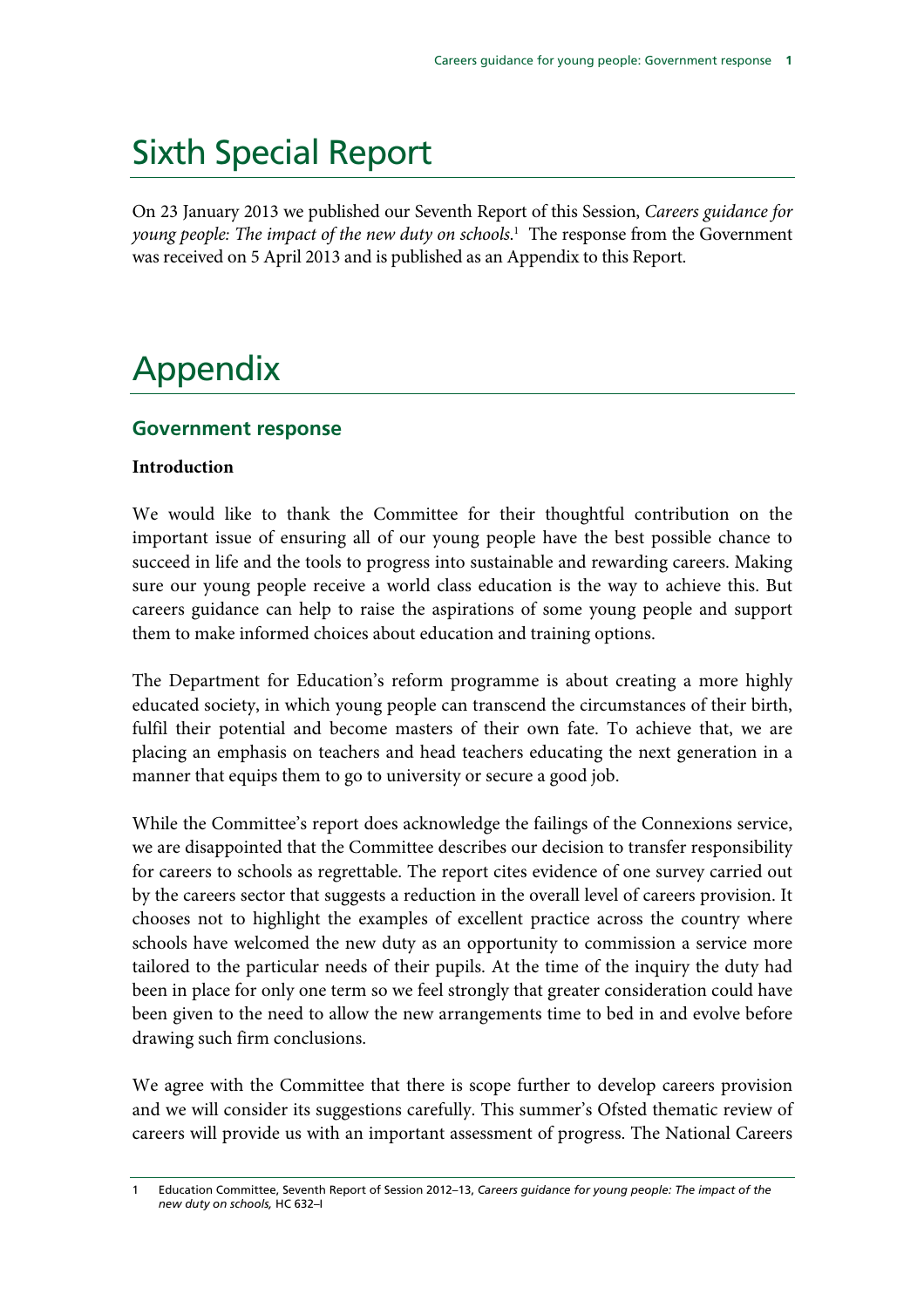Council will publish its first annual report in May, advising the Government on improving the quality and coverage of careers services. We will take the findings of both reports into account in considering how best to support future improvements in careers guidance for young people.

We are pleased that the Committee welcomes our plan to extend the careers duty on schools to years 8–13 and to place an equivalent requirement on colleges through their funding agreements, from September 2013. This will be an important step to ensure young people can access the support they need at all their key decision points up to age 18. We will update the statutory guidance for schools and publish new guidance for colleges to support them in taking on their new responsibilities.

We were also disappointed that the Committee's report focuses on the process of planning and providing careers guidance, whereas the Government's priority is outcomes for young people. The inquiry prompted interesting debate about the strength of the evidence base for particular approaches to careers support. So far there is not, in our view, enough soundly based evidence for what works in improving choices and increasing aspirations to justify the Government narrowly prescribing particular approaches. Instead we have set guidance for how schools can implement the duty to meet the needs of their pupils and to develop their own practice continually to improve outcomes.

The report emphasises top-down accountability and calls for Ofsted to play a stronger role in inspecting the quality of careers provision. Ofsted have indeed confirmed that approach to the Committee. While Ofsted inspections are a key accountability mechanism, and one focused on outcomes, the report could have made more of the important role that local accountability has in driving improvement. Destination Measures play a key role here, as the report recognises, and schools and colleges will also wish to show parents and students the career and work-related activities they offer to support young people to help inform their choices.

#### **Conclusions and Recommendations**

In the response below, the Committee's specific conclusions and recommendations are in **bold text** and the Government's responses are in plain text.

# **Transfer of the statutory duty**

# **Our conclusion on the transfer of responsibility**

**1. The Government's decision to transfer responsibility for careers guidance to schools is regrettable. International evidence suggests such a model does not deliver the best provision for young people. The weaknesses of the school-based model have been compounded by the failure to transfer to schools any budget with which to**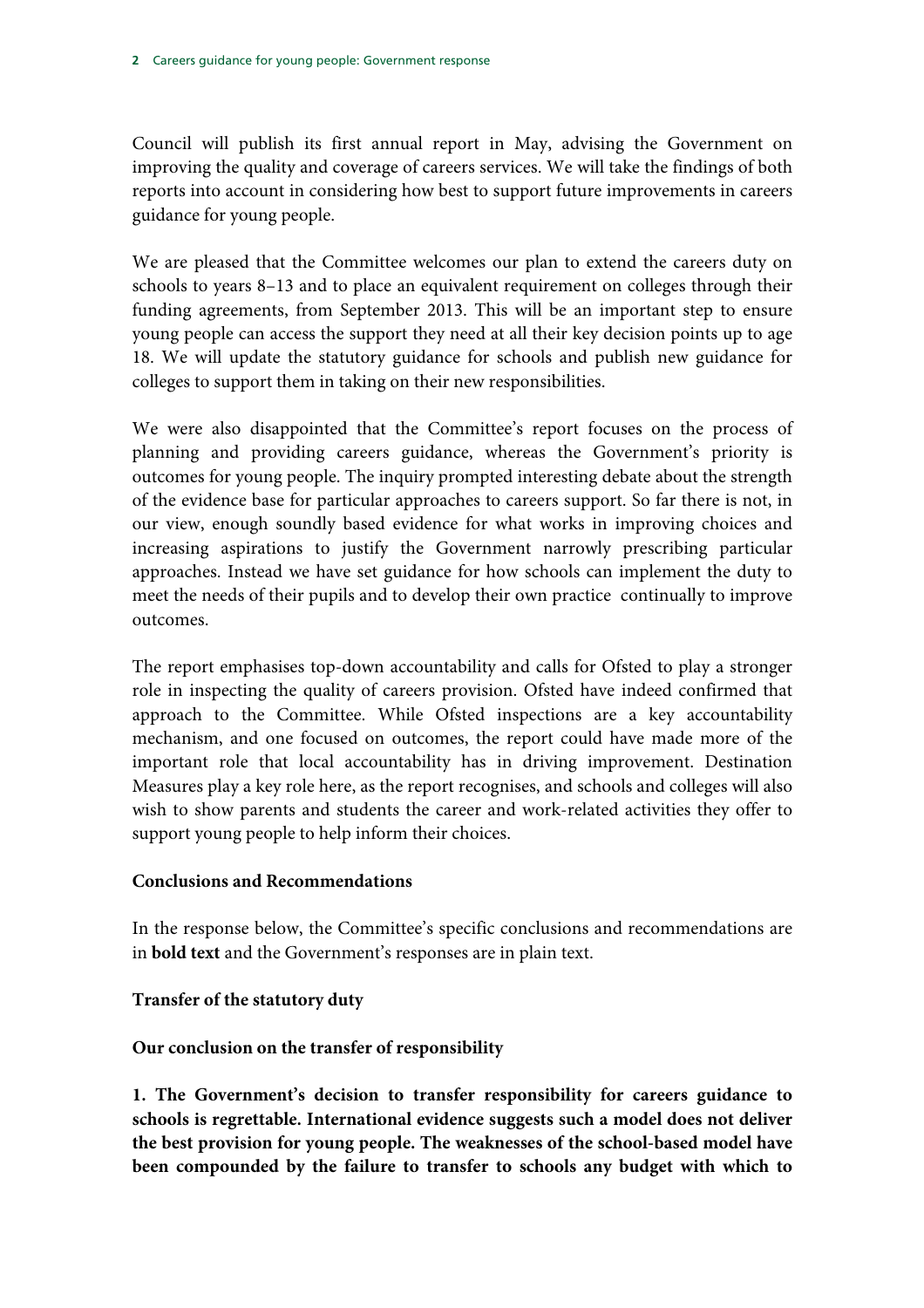**provide the service. This has led, predictably, to a drop in the overall level of provision. (Paragraph 31)** 

**2. Nonetheless, we recognise that the new responsibility is now in place and further change would lead to greater uncertainty and upheaval, with a detrimental impact on young people. Whilst funding remains a concern, schools need to make careers guidance a priority within their budgets and we do not, in the current financial climate, recommend that additional funding be provided directly to schools. We believe that, instead, urgent steps must be taken by the Government to ensure that the current settlement meets the needs of young people. More precisely, we believe that the situation could be rescued by a combination of improved accountability and an enhancement of the role of the National Careers Service, including additional funding for that. (Paragraph 32)** 

We share the Committee's ambition for every young person to have access to high quality careers guidance. The decision to devolve responsibility for careers to schools was a response to mounting evidence from a range of respected sources that the national Connexions model was hugely expensive and of questionable value. While there was no explicit transfer of resources, when we made the decision to stop the Connexions service, by making savings on that and other centrally driven budgets we were able to prioritise and protect expenditure devolved to schools during this Spending Review period.

Embarking on such reforms inevitably means that there is a transition period to work through. We have supported local authorities and schools to navigate those changes and the introduction of the new statutory duty on schools in September 2012 is an important milestone. A number of schools have embraced the new duty as an opportunity to assume ownership of careers guidance provision for the first time and commissioned a more bespoke service for their pupils, achieving better value for money. However, we acknowledge that some schools are still adjusting to their responsibilities under the new duty and need to learn from each other. We believe this is happening with schools actively reviewing and developing their careers provision. We recognise that schools have to take difficult decisions when it comes to budgeting for careers guidance, but it is right that we give schools complete control over their budgets so they can decide how best to fulfil their core functions.

At the time of the inquiry, the new duty had only been in place for one term and it is too early to judge schools. Ofsted's thematic review of careers, reporting this summer, will assess how schools have responded to their new duty in the first year and this will provide a benchmark for future improvements. We intend to consider Ofsted's findings carefully alongside the Committee's report in looking at how well the framework is operating, rather than rushing into any immediate changes at a time when schools are still evolving their careers programmes to best meet their new responsibilities.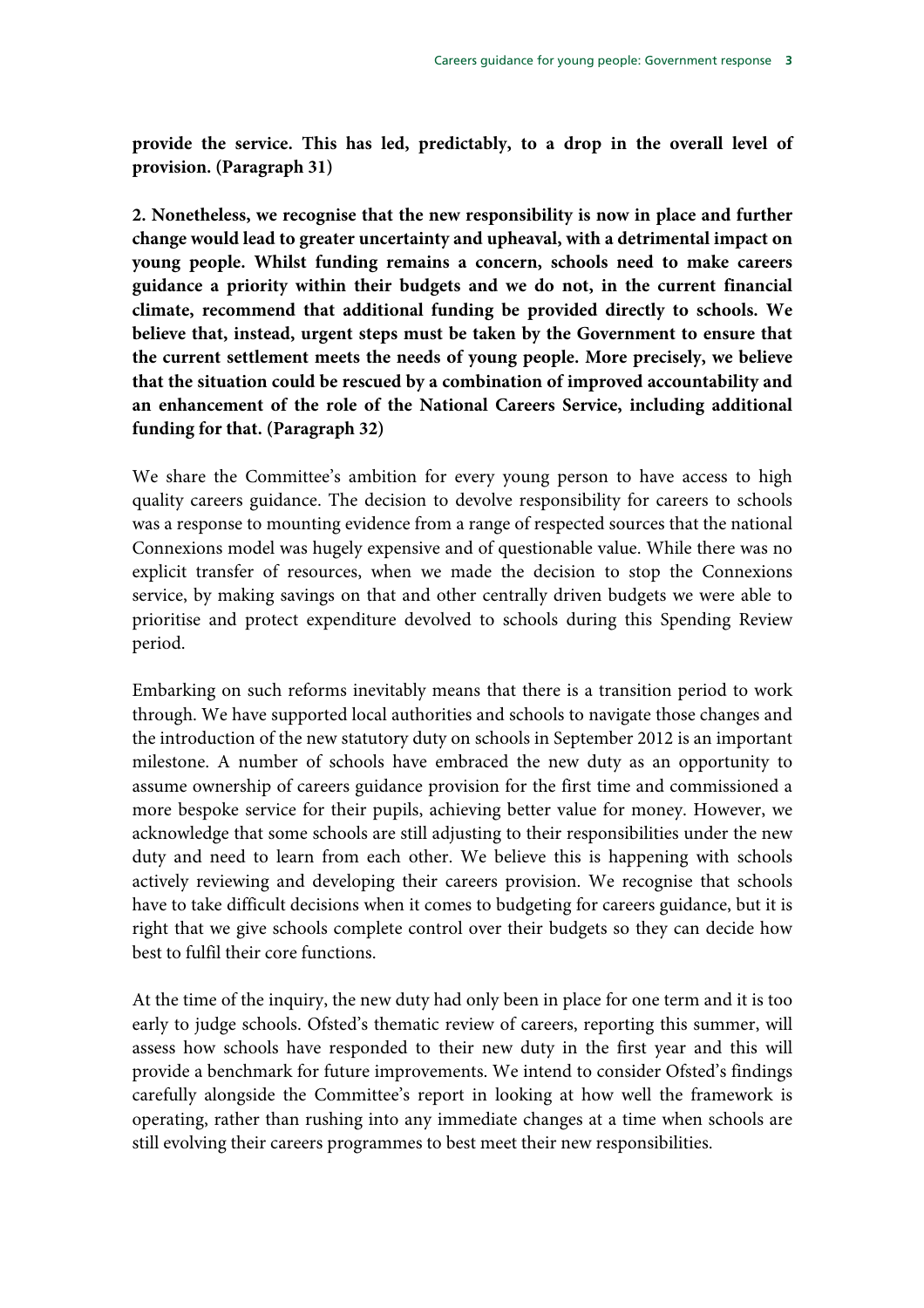International evidence submitted to the inquiry provides some interesting descriptions of careers delivery models in other countries but we have yet to see any clear evidence that ties a model directly to impact on attainment and progression outcomes for young people. Our priority is the impact of careers policy on those outcomes rather than the specific elements of a careers programme and we do not start from the assumption that more careers guidance activity necessarily leads to better outcomes. Our continued commitment to developing Destination Measures is encouraging schools to focus on ensuring pupils have the support they need to progress to the next stage of their education or training.

We agree with the Committee that the role and remit of the National Careers Service could be strengthened further, including the National Careers Service role in bringing business, schools and colleges together and promoting local opportunities. The reprocurement of the National Careers Service from April 2014 provides Government with a good opportunity to revisit this.

# **Extension of the statutory duty**

# **3. We welcome the Government's decision to extend the duty to young people in Year 8 and to 16 to 18 year-olds in school or college. (Paragraph 35)**

We are pleased that the Committee welcomes our decision to extend the age range of the careers guidance duty so that more young people can access the support they need at key transition points. This will take effect from September 2013 and we are supporting schools and colleges by providing guidance this spring.

# **Coherence and consistency**

# **Current provision**

**4. The Department for Education should encourage local authorities to promote greater consistency in the provision of careers advice and guidance in their areas so that, while there is room for innovation and variation, all young people have access to good quality, independent and impartial careers guidance, regardless of where they live or which school they attend. (Paragraph 37)** 

The Department agrees that all young people should have access to good quality careers guidance regardless of where they live. Local authorities are offering a range of support to schools including providing assistance with the commissioning process or a list of approved suppliers, giving briefings on the new duty, publishing prospectuses setting out the options available in a local area and holding careers fairs. Local authorities and schools are also working together to identify young people who may need additional support if they are to make a successful transition to post-16 education and work.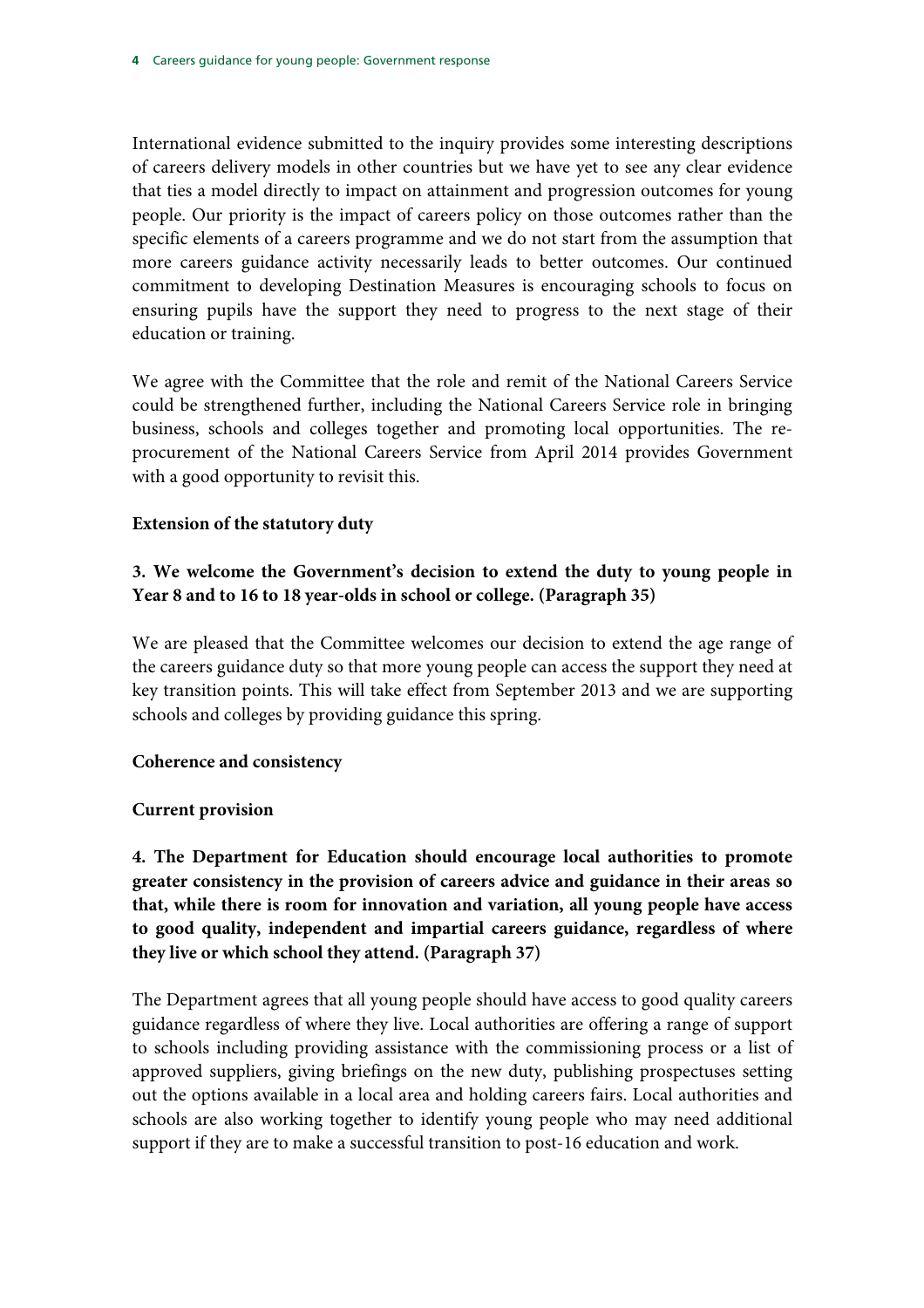Where we identify good practice we will promote it, for example we published a practical guide for schools that includes a case study outlining how the local authority is supporting schools in Blackburn with Darwen to get to grips with their new responsibilities. The Department has worked with a number of local authorities to develop innovative approaches to supporting post-16 participation in the run up to the raising of the compulsory age of participation in education or training, including through work with schools.

We know there is more to do. While local authorities have continuing statutory duties to ensure that young people are supported to engage in education and training post-16, we know that some are progressing more quickly than others. We will be publishing more data on young people's progression post-16 so that local people can hold their Councils to account, and will work with areas that are performing poorly, helping them to diagnose local issues and providing support from more experienced authorities to develop plans to improve. National events will help local authorities to meet their commitments.

#### **Government guidance**

**5. We welcome the publication of the statutory guidance and practical guide for schools. However, the statutory guidance is seriously weakened by its permissive tone and the practical guide can be disregarded by schools, should they so wish. The fact that the guidance for schools is spread across two separate documents further diminishes its impact and authority. (Paragraph 40)** 

**6. We believe that Government could do more to promote consistency in the offer to young people through central guidance. We note that the Minister was not opposed to the proposition of combining the two documents into one, if there was "broad consensus around that". We consider that this would help to encourage consistency between what was offered in different schools and different areas, and therefore we recommend that the statutory guidance and practical guide be combined in a single document. References to "statutory guidance" in the rest of this report should be taken to mean this unified document. (Paragraph 41)** 

We have arrangements in place to update statutory guidance and non-statutory advice from the Department on a regular basis to ensure that any policy changes are reflected. The practical guide was welcomed by the Association of School and College Leaders and schools found its examples of policy and practice helpful. We remain open to the suggestion of combining the practical guide with the statutory guidance if this will provide more concise and consistent information, and feedback from schools indicates they would find this useful. We will consider this recommendation further in the summer, drawing on any views which emerge from the Ofsted thematic review about the support required by schools.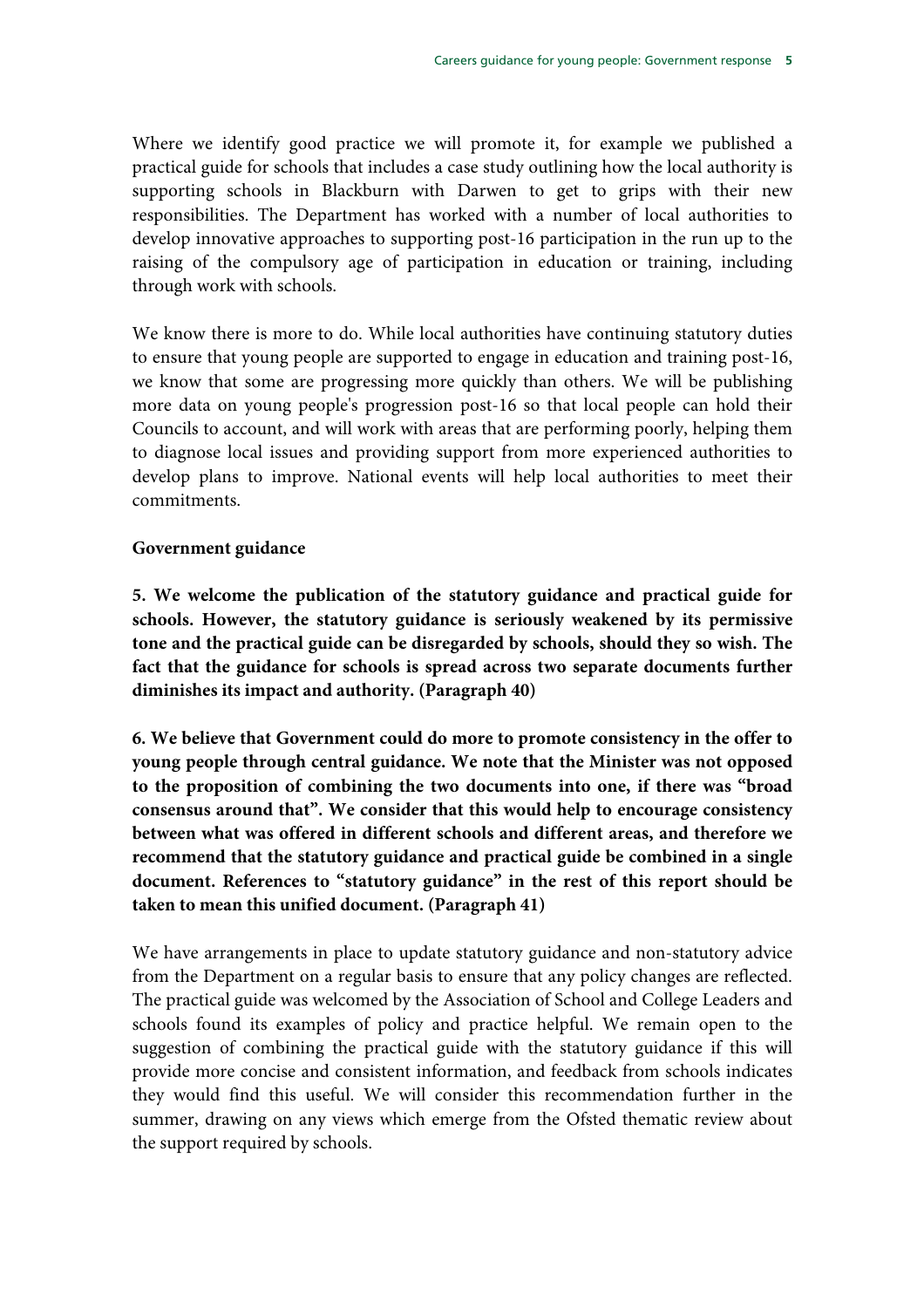#### **Approaches to collaboration**

**7. We commend the efforts made by some local authorities to support their schools in taking on the new duty, particularly by working with them to form consortia and partnerships to procure independent and impartial careers guidance. We recommend that the Government's statutory guidance is strengthened to emphasise the benefits of this approach. We also recommend that the Government promotes the activities of the best performing local authorities so that best practice can be shared. (Paragraph 46)** 

**8. We conclude that a collaborative approach to commissioning careers guidance services has many advantages for schools, particularly in promoting consistency and quality and in realising economies of scale. We recommend that the statutory guidance is strengthened better to reflect the benefits of this approach. (Paragraph 49)** 

We agree that some of the best examples of careers guidance provision are underpinned by schools working collaboratively and in close partnership with their local authority. These approaches enable the sharing of effective practice and the pooling of resources, achieving good value for money. The benefits of working collaboratively are already highlighted in the statutory guidance and practical guide. But we need to be very clear that schools can always make their own separate arrangements when they believe this will best meet the needs of their own pupils.

Through the thematic review, Ofsted is exploring careers provision in a range of settings and this will highlight good practice. We will consider saying more about collaborative approaches in our statutory guidance, following the publication of Ofsted's review.

# **Accountability**

#### **The Ofsted framework**

**9. We welcome the undertaking that Ofsted is to conduct a thematic survey of careers guidance provision in schools which will report in the summer of 2013. We also welcome the Minister's assurance that he will take the findings of this survey seriously. Nevertheless, a survey of provision cannot provide sufficient incentives to encourage individual schools to implement a good quality, independent and impartial careers guidance service. (Paragraph 55)** 

**10. We note the disconnect between the Minister's view of the role of Ofsted in enforcing accountability on schools through its inspection framework, and Ofsted's own view. The limitations which Ofsted set out to us—the fact that its inspections do not make a clear judgement on careers guidance provision in schools, that it does not inspect against statutory compliance in this area and that it does not routinely**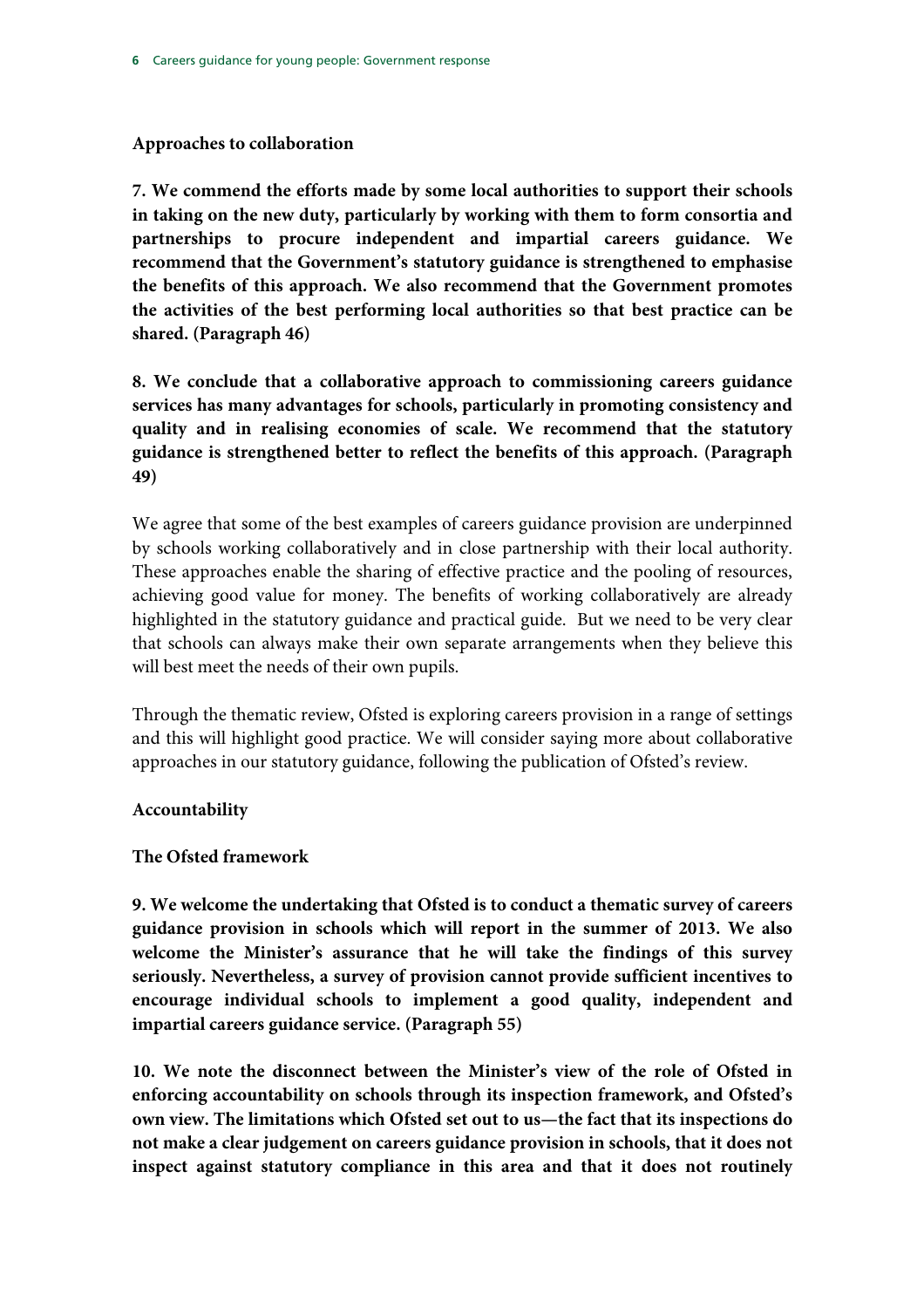# **inspect all schools—means that the Ofsted framework is not a credible accountability check on the provision of careers guidance by individual schools. (Paragraph 56)**

Careers guidance is an important area for Ofsted. Ofsted will draw on the findings of the thematic survey and will consider if any changes are required to its inspection frameworks. Any changes will be disseminated to the sector once agreed.

Ofsted's current inspection framework is a credible accountability check on the extent to which young people are prepared for their next step as they move through school and on to the next stage of their education, training and employment.

We are pleased that the Committee welcomes Ofsted's commitment to a thematic review of careers guidance. The review, and Ofsted's work more generally, is not intended to be the only incentive for individual schools to improve their careers guidance provision. Destination Measures data, alongside local accountability driven by student and parent choice, will encourage schools to put in place effective careers guidance for their pupils.

## **Destination Measures**

**11. We conclude that destination measures as they currently stand are not effective for ensuring that schools meet their statutory duty. Measures taken too soon do not provide a complete picture while those taken later remove the direct accountability on schools, as other factors may have influenced an individual's destination. Furthermore, the measures do not show the quality of the careers guidance provision in a school. (Paragraph 59)** 

**12. There is therefore no immediate prospect for schools to be held to account for their provision of careers guidance by means of destination measures. Nevertheless, we recognise that the measures could be beneficial in other ways. We recommend that the Department for Education continues to pursue the inclusion of employment as well as improved education destination measures to make the data more meaningful. We also welcome the Minister's ambition to expand the timeframe of the destination measures in the future. (Paragraph 60)** 

We recognise that Destination Measures are not, in themselves, a direct measure of the quality of careers guidance provision in a school and that the destinations reported in the measures depend on many factors, not just the quality of careers guidance provision in a school. However we believe that the Destination Measures will encourage schools and colleges to focus on ensuring that all their students have the support and opportunities they need to progress to the next stage of education, training or work. This includes enabling them to take qualifications that offer them the best opportunity to gain the skills they need, providing impartial, independent careers guidance and supporting them to prepare for continuing in education or training. The Destination Measures capture sustained participation at the next phase of education. This puts a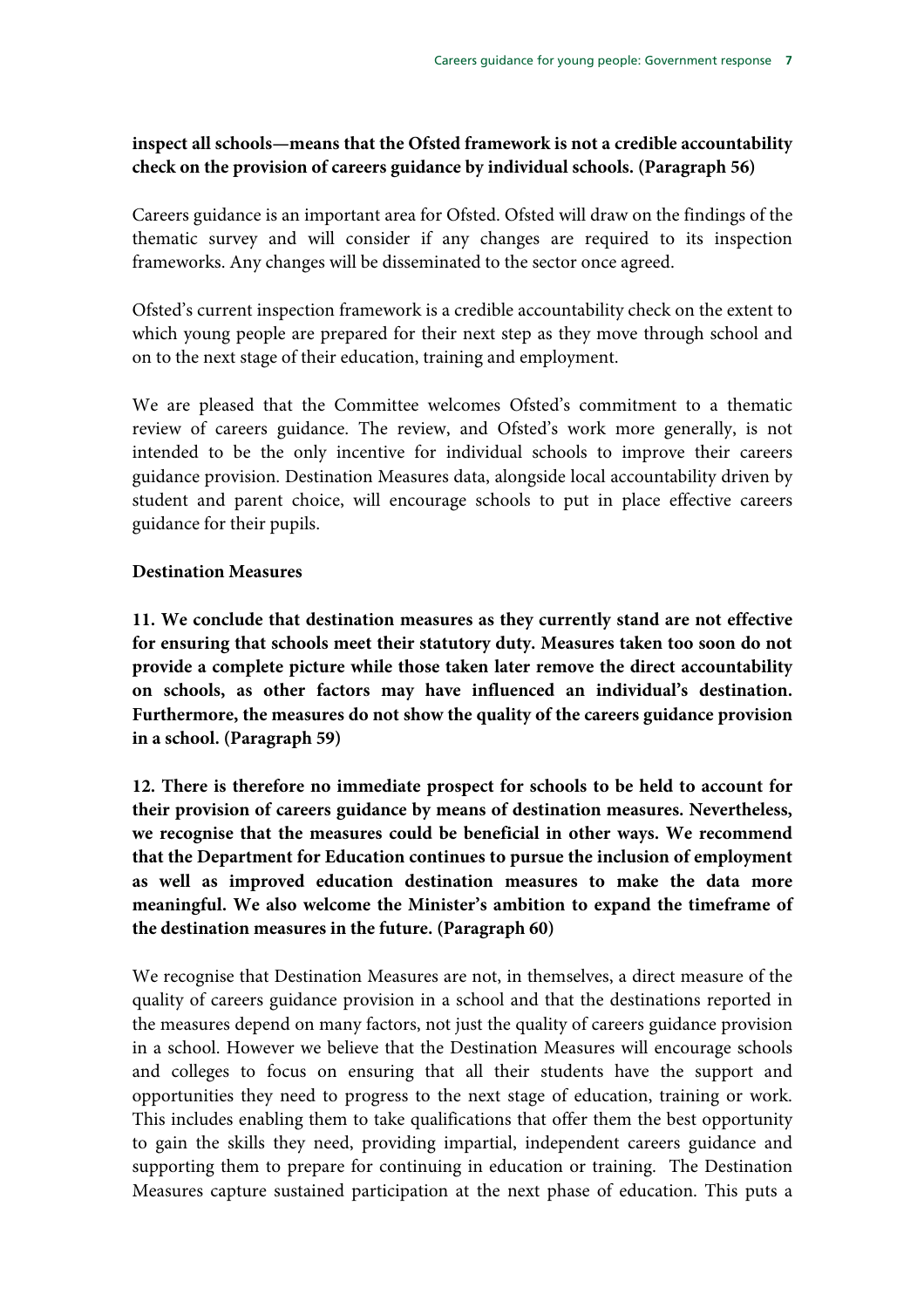particular emphasis on good choices: if students take a choice which they conclude isn't right for them, and drop out, this is reflected in the figures.

We are making a number of improvements to the Education Destination Measures in preparation for their publication in summer 2013. This includes plans to provide information on the admissions policy of the institution and data on the characteristics of students. We are also making the tables easier to manipulate by users and providing clearer explanations of the data. We will publish Key Stage 4 Education Destinations on the Performance Tables website and, subject to data testing and evaluation, we also plan to publish employment destinations for the first time this year. In the longer term we will investigate the possibility of expanding the range of institutions for which Destination Measures are published and of expanding the timeframe of the measures.

# **School careers plan**

**13. We recommend that the Department for Education introduces into the statutory guidance a requirement for schools to publish an annual careers plan, to include information on the support and resources available to its pupils in planning their career development. Schools should be required to review the plan systematically on an annual basis, taking into account the views of students, parents, employers and other learning providers. (Paragraph 63)** 

The Government has radically cut back bureaucracy for schools. Since 2010 we have cut the volume of guidance issued to schools by more than half and removed a number of data collections. A mandatory careers plan would re-introduce bureaucracy of the kind we have tried so hard to remove, and it is not clear that the document would improve the quality of careers programmes. There would be numerous issues to resolve around responsibility for producing the plan, use of content and monitoring arrangements.

In their response to the Committee's report, the Association of School and College Leaders suggest that an annual report would be 'a bureaucratic exercise' and the NASUWT's view is that this would be 'completely inappropriate and a distraction from schools' core purpose of focusing on teaching and learning'. We are confident in head teachers' ability to plan their provision in a way that works best for them.

On this basis, we do not plan to adopt this recommendation.

# **Schools and the National Careers Service**

**14. We recommended in our Fourth Report of session 2010–12,** *Participation by 16– 19 year olds in education and training***, that an "all age careers service should be funded by the Department for Education for face to face career guidance for young people." Our view on this has not changed. However, given the statutory duty has only recently been passed to schools, we believe that the best way of delivering the**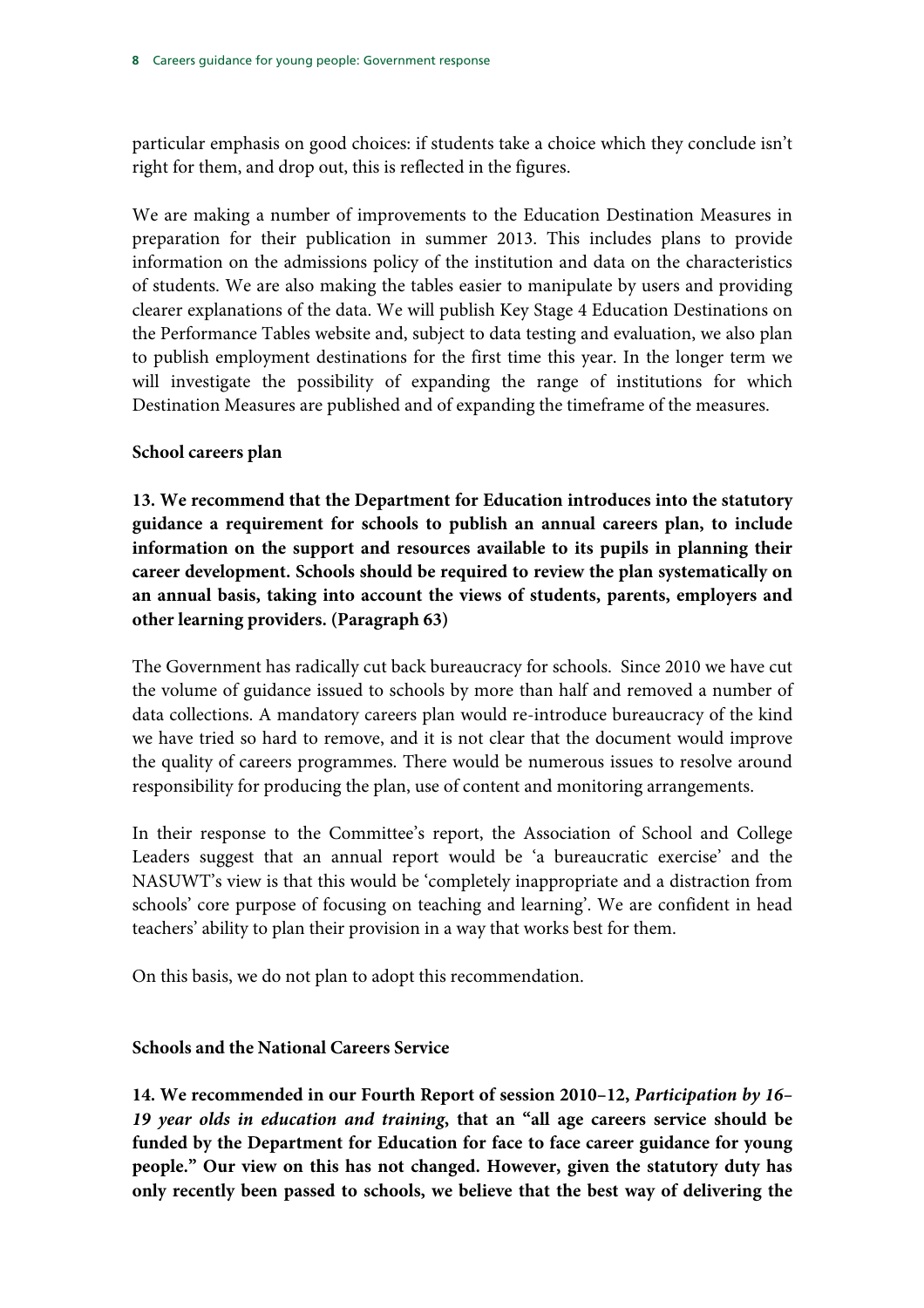**Government's vision and providing the service that young people need is through the capacity-building and brokerage model. (Paragraph 72)** 

**15. We recommend that the remit of the National Careers Service is expanded to enable it to perform a capacity-building and brokerage role for schools. As part of its capacity building role, the National Careers Service should work with individual schools in designing their annual careers plan of provision for careers guidance as well as provide schools with local labour market information. Clearly, this would have funding implications and so we further recommend that the Department of Education instructs the Skills Funding Agency to cost the options of the National Careers Service remit being expanded in this way. (Paragraph 74)** 

We have made careers guidance available for all ages, delivered in the ways that work best. Provision by web chat, by telephone and online is simple and fast to access. Young people can access support through educational institutions, who know their students best. For adults facing barriers in their lives, support is delivered in Jobcentres and other community locations. We have put in place a flexible, agile system which can respond to the economy.

The National Careers Service is already an important player in the local infrastructure that supports growth, employment and the development of the local economy through supporting a more effective labour market. We agree with the Committee that this role can be developed further to bring together business, schools and colleges. The reprocurement of the National Careers Service from April 2014 provides Government with a good opportunity to strengthen its role as a facilitator for schools, colleges and employers. As set out under recommendation 13, we do not envisage this role specifically incorporating support to help schools develop careers plans. In developing the role of the National Careers Service, we will take account of the National Careers Council's annual report.

#### **Quality of careers guidance**

# **Forms of guidance: Face-to-face guidance**

**16. Access to face-to-face guidance is an integral part of good quality careers guidance. All young people should have access to such provision from a qualified, independent provider, should they choose to take up the opportunity. We recommend that a minimum of one personal careers interview with an independent adviser who is not a teacher should be available for every young person and that this is made explicit in the statutory guidance. (Paragraph 81)** 

We agree that face-to-face guidance can play an important role in ensuring that pupils have the right support when choosing subjects, courses and places of study. We have already made it clear in statutory guidance that face-to-face support should be secured where it is the most suitable support for young people to make successful transitions,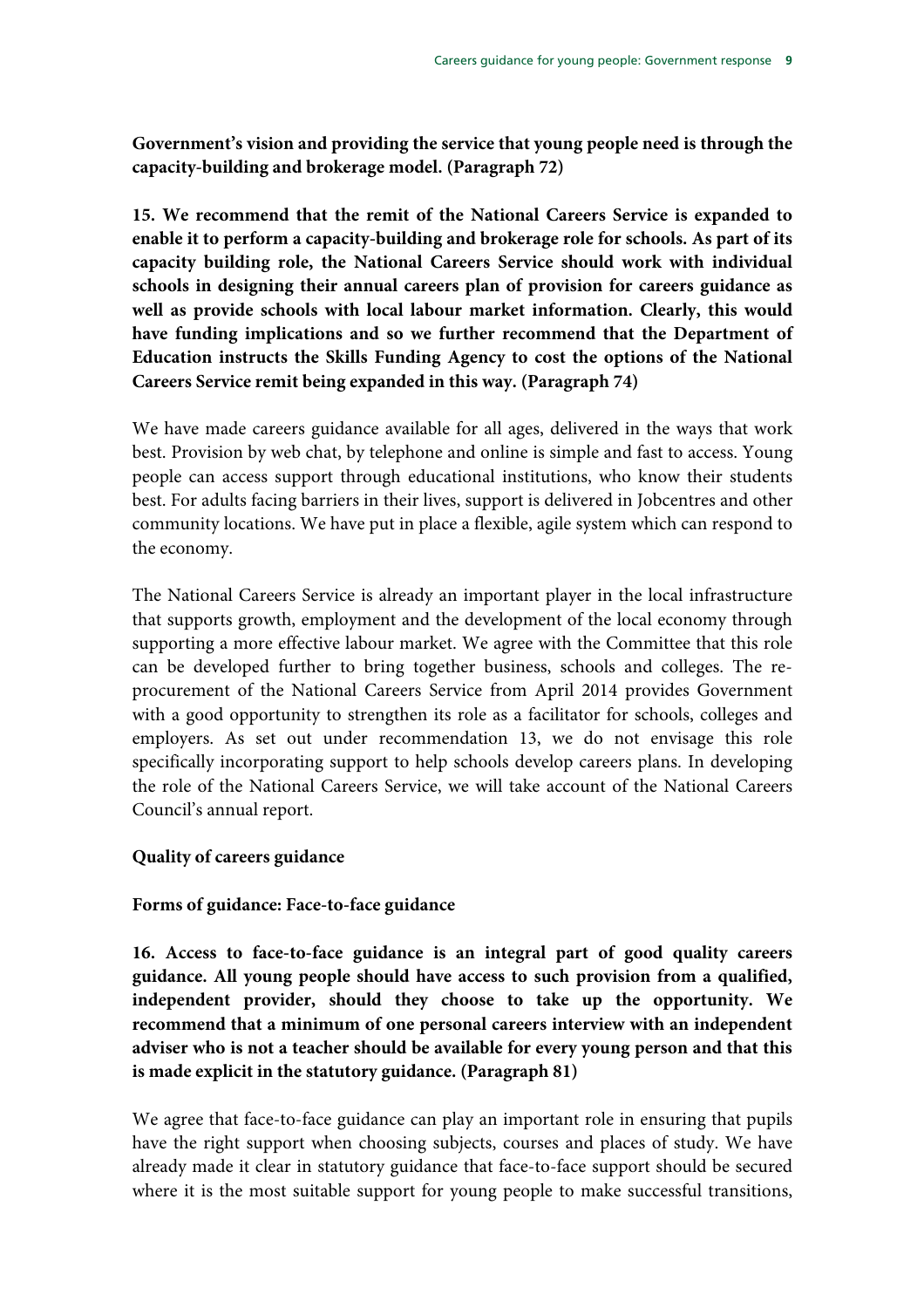particularly for those from disadvantaged backgrounds or those who have special educational needs, learning difficulties or disabilities.

We believe that guaranteeing a personal interview for all young people is not the correct way to drive up standards of provision. Research shows that young people value advice and information from a wide range of sources. The choices young people make are influenced not just by careers advisers but also by their peers, family and friends. The duty gives schools the flexibility to commission support that is right for their pupils and employers have an important role to play in this through the provision of inspirational talks, visits and mentoring.

Where schools do buy in face-to-face careers guidance then there is an onus on careers practitioners to demonstrate that they are highly skilled and able to offer impartial guidance on the full range of education, training and employment options. A demonstrable impact on pupils and positive feedback will encourage schools to invest in careers guidance.

Overall, we want to see pupils succeeding in education and schools supporting their transition into further education, training or employment that is right for them. This clear focus on outcomes, rather than the number of interactions a young person has with a careers advisor, is the right approach to getting the best for pupils.

#### **Online information**

**17. Websites are a valuable source of information about careers for young people. They cannot, however, replace face-to-face guidance, nor are they sufficient in themselves to fulfil the requirement on schools to provide independent, impartial guidance. To ensure that schools do not over-rely on directing their students to websites, we recommend that the Department for Education amends the statutory guidance to schools to make it clear that the signposting of independent websites is insufficient to meet their statutory duty. (Paragraph 86)** 

We agree that websites alone cannot offer young people the careers information, advice and guidance that they need. However young people's needs are not all the same. In some cases, young people may prefer to get their information from the website and seek impartial, independent guidance via a web chat or over the telephone—and this should not be discounted. What matters is that, taken together, the external sources of guidance commissioned by schools should provide information on the full range of options and access to face-to-face support where needed.

The Ofsted thematic review will offer a view on the range of careers guidance offered to young people, including the signposting to websites. If Ofsted's findings show the need for a stronger line in the statutory guidance then we will look at this.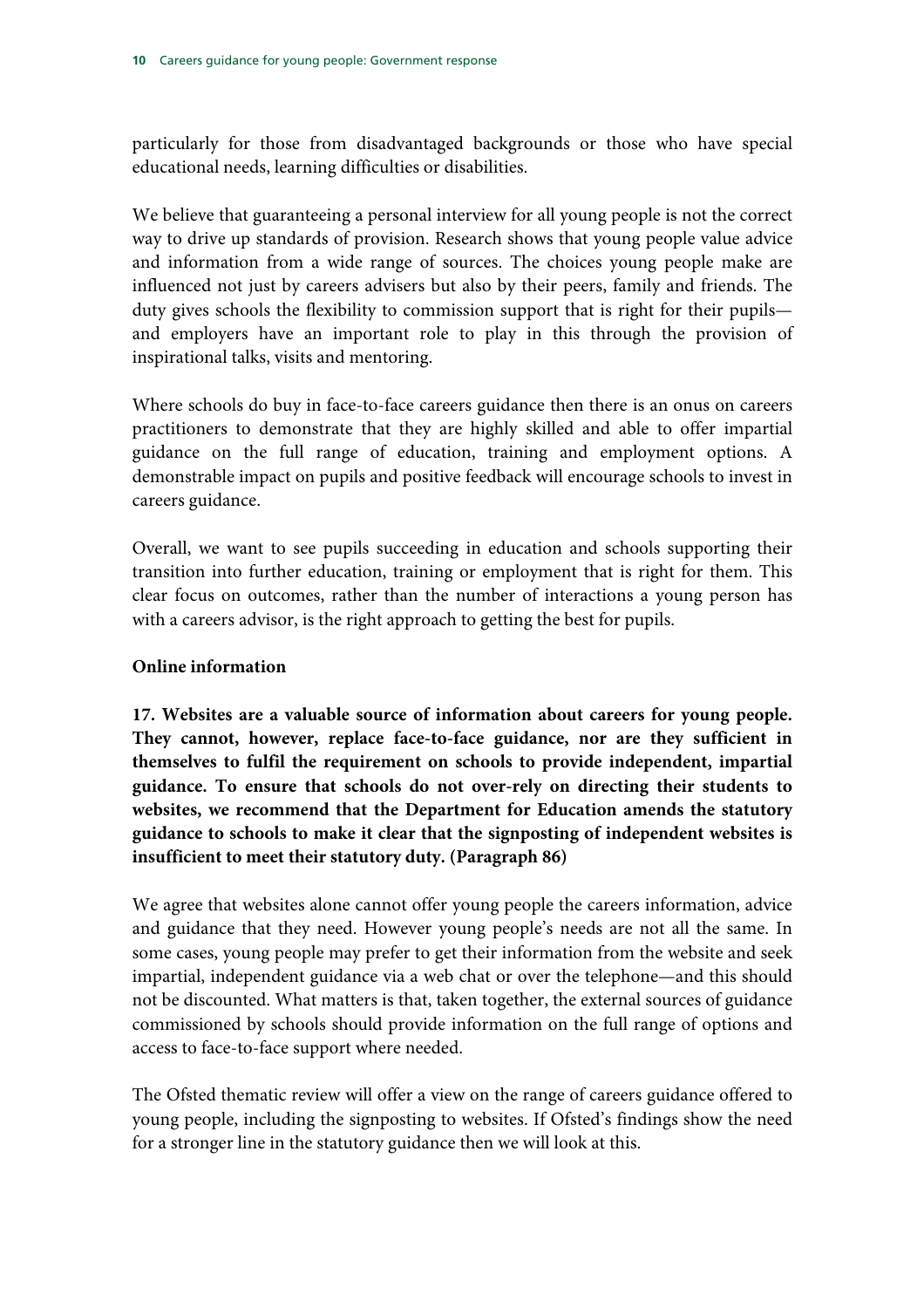#### **Independence and impartiality**

**18. We recommend that, as part of an overall careers plan, schools are required to publish details of the alternative providers they allow to meet with their pupils, including the name of the provider and the nature of the contact. (Paragraph 90)** 

**19. We welcome the Government's support for the increased involvement of local employers in careers guidance in schools, which is vital for effective careers provision. We recommend that schools be required to set out in their careers plans their arrangements with local employers and how they intend to enhance them. (Paragraph 93)** 

As previously stated, we do not agree with the Committee's recommendation that all schools should be required to publish a careers plan.

We are concerned to ensure that schools act impartially and support pupils to pursue options outside of the school where it is in the pupil's best interest to do so. This requires cooperation with other local education and training providers to ensure that young people are aware of the full range of post-16 options available in their locality, including Apprenticeships. We have highlighted this issue in the careers statutory guidance.

The Ofsted thematic review will look carefully at this issue and report on it in the summer. Online surveys with current first year college students will be carried out to explore their views on the breadth of information, advice and guidance they received prior to leaving school, although we acknowledge that this was before the introduction of the new statutory duty. We will consider if any changes need to be made to the statutory guidance to underline the importance of schools cooperating with other education and training providers in the light of Ofsted's report.

In carrying out their new duties, schools are expected to work in partnership with employers as appropriate. Good careers advice should be informed by labour market intelligence so that young people's future plans are grounded in the realistic context of the needs of today's employers and the opportunities available. The best way for pupils to gain an insight into the workplace is through employers and there are excellent examples of this, including the 'Inspiring the Future' programme and STEMNET's STEM Ambassador programme, which has created a unique nationwide network of over 25,000 volunteers from science, engineering and technical companies or academia who work with schools across the UK.

Government will continue to look for opportunities to encourage employers to make innovative and inspiring contributions to careers work. One example is the new online service www.plotr.co.uk, formed by a partnership of businesses, supported by the Government, to inspire young people about careers and connect them to opportunities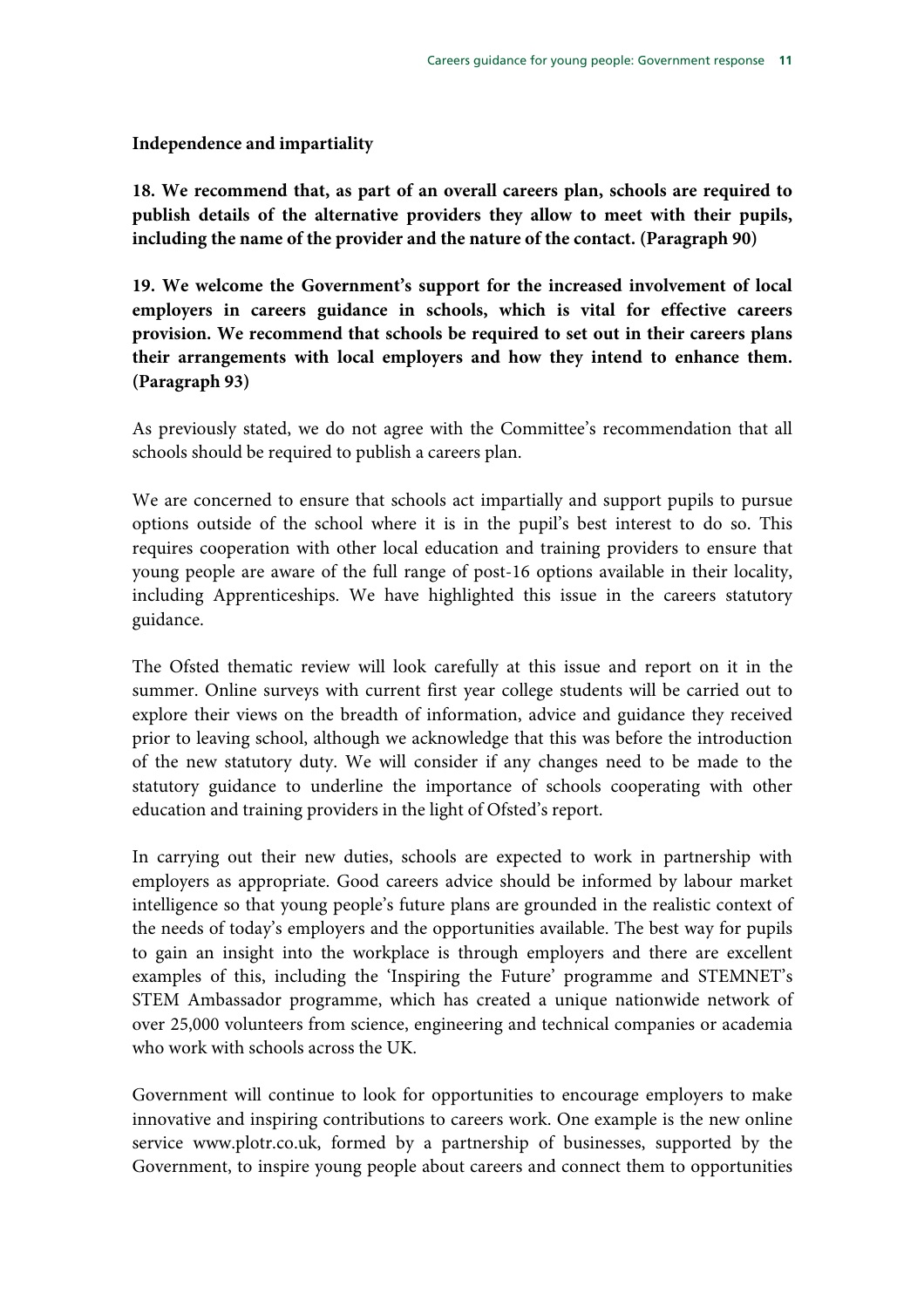(jobs, Apprenticeships, courses and volunteering). Plotr will be launched formally later this year.

Government is also strengthening the links between local employers and the National Careers Service to ensure that there is an improved flow of local labour market intelligence available to all its users and partners. From July 2013 Local Enterprise Partnership (LEP) local skills priorities will be published on the National Careers Service website, supported by local labour market information brought together by the LEP.

## **Teachers and careers guidance**

**20. We acknowledge the important role that teachers play in guiding and advising young people. We also recognise the constraints that they are under when performing the role and that they cannot substitute for fully-qualified, independent and impartial advisers. (Paragraph 99)** 

**21. We agree with witnesses from business that it would be beneficial for teachers to have a greater understanding of the world of work, particularly that of the local labour market, and we recommend that teachers should undertake regular professional development to enhance their knowledge and understanding of the work place. The local focus and infrastructure of the National Careers Service could be invaluable in enabling this, and we recommend that this is incorporated within the NCS capacity building role outlined above. (Paragraph 100)** 

People come into teaching from a range of backgrounds, and while clearly links with industry and working with employers can be very beneficial, schools will know best how to address their teachers' level of understanding of the workplace. Decisions about professional development for teachers are made by individual schools, based on their particular needs and circumstances.

Government wants to support the development of a self-improving teaching profession which has the capacity to take responsibility for its own development and improvement, without prescription from central Government. We are creating a national network of Teaching Schools (there are over 200 to date, with an ambition of 500 by 2014/15), these sit at the hub of local clusters as centres of excellence in teacher training and professional development. We are considering how we can encourage and support teachers to engage with high-quality research.

We envisage that careers guidance specialists will provide impartial and expert advice and guidance wherever and whenever schools decide it would best meet a particular need of a pupil or group of pupils. We are not expecting teachers to provide careers guidance themselves but recognise that they still have a role to play and that young people will be influenced by their views. Teachers should be aware of the independent sources of careers guidance which they can signpost pupils towards.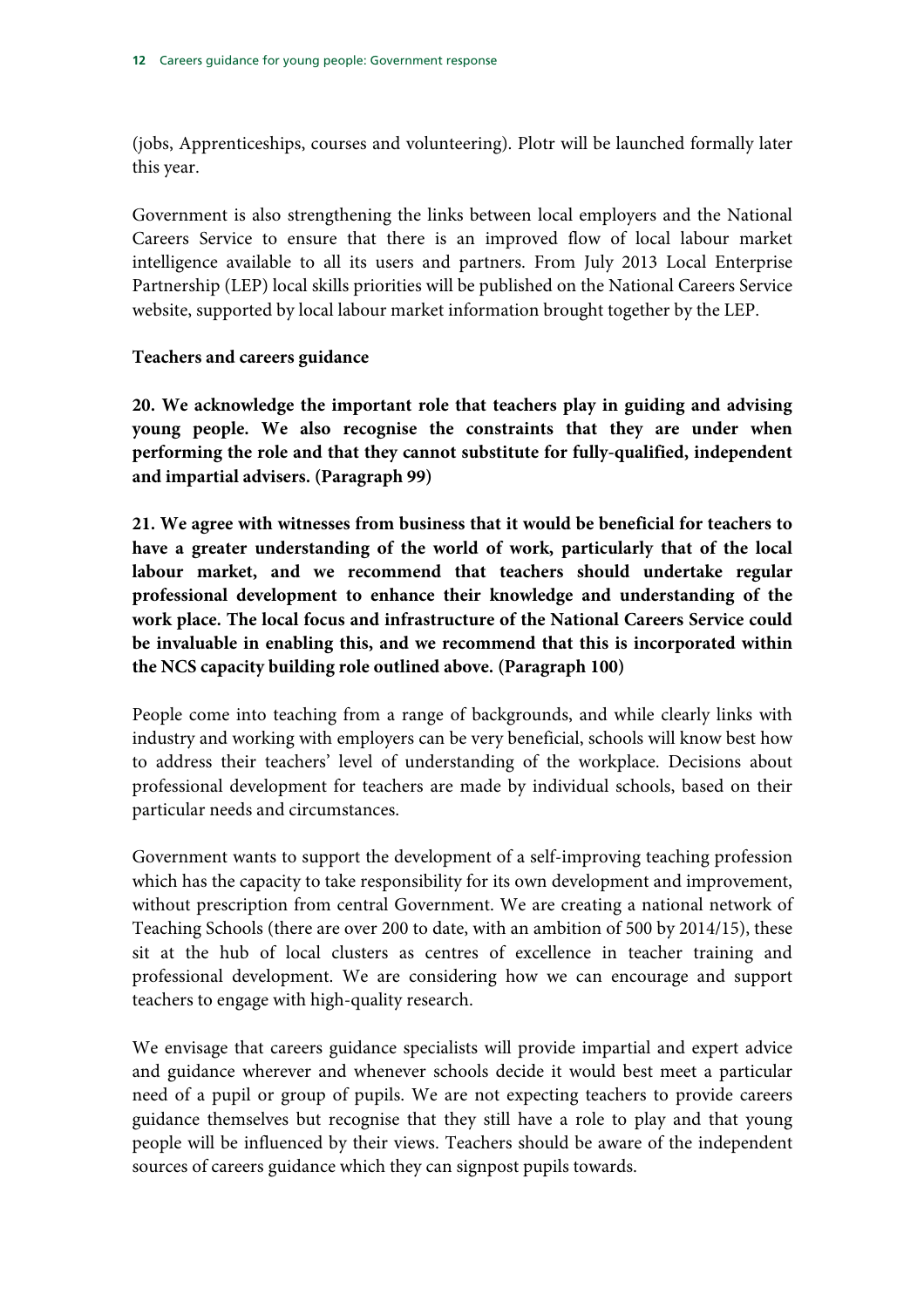National Careers Service providers have access to extensive training and development resources for their careers advisers. Some schools pay for their teachers to benefit from these resources and we would encourage any school thinking of doing this to speak to the local provider.

# **22. We concur with our colleagues on the Business, Innovation and Skills Committee that awareness of apprenticeships is limited within schools. We recommend that the National Apprenticeship Service's remit be extended to include the promotion of apprenticeships in schools. (Paragraph 101)**

We agree with the Committee that young people need better advice on Apprenticeships and that is why the new duty includes an explicit requirement for schools to secure information on Apprenticeships for every pupil in years 9–11.

The National Apprenticeship Service (NAS) already carries out a number of activities in schools to promote Apprenticeships. Resources available on the NAS website have been developed specifically for use by teachers and careers advisers in schools so that they can communicate full and relevant information about Apprenticeships to pupils. Teachers and other careers professionals can feed back any suggested improvements or questions to NAS via the NAS website.

NAS is also operating through a strong network of primary partners such as the Association of Schools and College Leaders and the National Governors Association to ensure that school leaders are adequately informed about Apprenticeships and are encouraged by governors to inform pupils about Apprenticeships. NAS works with the Education and Employers Taskforce and supports their 'Inspiring the Future' initiative which facilitates entry of speakers (including Apprentice alumni and Apprenticeship employers) into schools to explain and promote different career paths. NAS supports partners and training provider networks to visit schools across the country, delivering presentations about Apprenticeships and providing practical help to students who wish to apply for an Apprenticeship.

We do not propose to extend NAS' work in schools beyond its current remit which already focuses on making Apprenticeship information advice and guidance available and easily accessible to schools.

# **23. We recommend that the Government requires schools to:**

- **achieve the Quality in Careers Standard;**
- **secure independent careers guidance from a provider with the Matrix standard; and**
- **ensure that advice is provided by a level 6 qualified careers advisers.**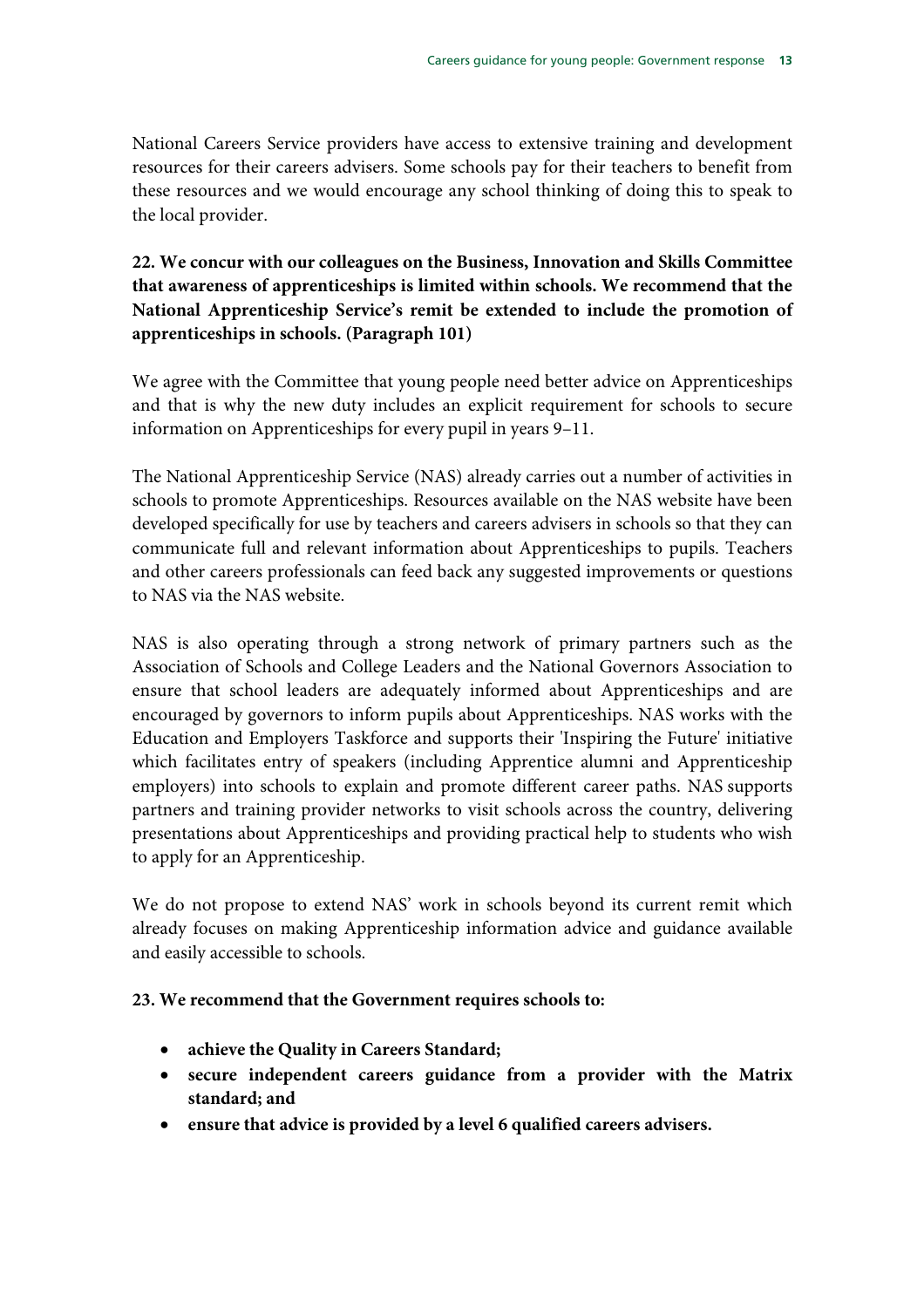# **We further recommend that the National Careers Service's role should be expanded to include a duty to promote to schools the benefits of working to these quality standards. (Paragraph 105)**

We agree that the quality of careers provision is vital if it is to help young people effectively. The practical guide for schools already suggests that schools should consider the three aspects of quality assurance highlighted by the Committee: the quality of the school careers programme, the quality of the independent careers provider and the quality of the careers professionals working with the school. Schools are free to work towards the Quality in Careers standard or the Matrix Standard should they wish.

The Government has always seen a role for the National Careers Service to act as an exemplar in the delivery of high quality professional careers guidance. We have set a vision for its workforce that by April 2015, 50% of its careers advisers will be registered as a career development professional with the Career Development Institute (CDI), for which they have to be qualified to NVQ level 6. The remainder will have to have a minimum qualification at level 3, recognising the new professional framework and career progression routes that the CDI have set out. Other agencies, including schools, are free to follow this example when they commission careers guidance provision. As set out under recommendation 13, we are giving schools responsibility for planning their provision in a way that works best for them.

#### **Careers education and work-related learning**

**24. The Government's decision to remove the statutory duty on schools to provide careers education and work-related learning has been heavily criticised by witnesses to our inquiry. We are persuaded of the benefits of both these former provisions and we recommend that the Government's statutory guidance to schools is strengthened to require schools to provide careers education and work-related learning as part of their duty. (Paragraph 109)** 

The removal of the careers education and work related learning duties reflect the fact that schools are best placed to decide how best to deliver the broad range of activities which make up careers education and work-related learning, within the framework of accountability set out elsewhere in this response. We do not believe it is necessary to underpin this with legislation, as this can lead, as it did in the past, to perverse incentives, poor provision and a lack of value for money.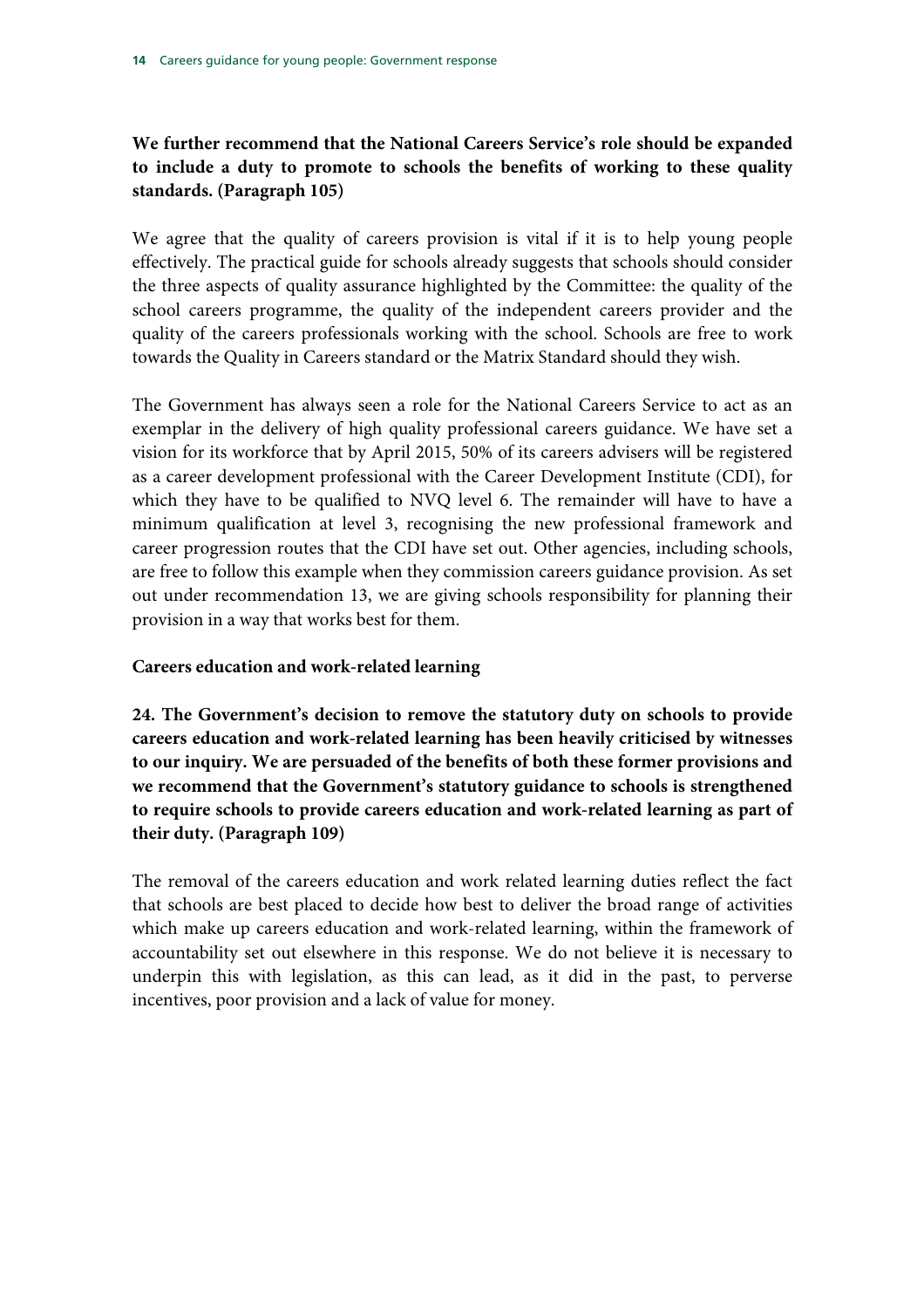#### **Targeted support**

**25. We believe that careers guidance services are an integral part of the support package needed by vulnerable young people. We are concerned that there appears to be too much variation in local authorities' interpretation of what constitutes a targeted group. We recommend that the Department of Education promotes the activities of the best performing local authorities so that best practice in identifying and delivering services to targeted young people is shared. (Paragraph 115)** 

Evidence shows that a young person's educational attainment at 16 is the single most important factor in whether or not they go on to participate after 16. That is why we have designed the Youth Contract to target young people who are the most likely to be not in education, employment or training (NEET) and to be NEET for longest—those with no or low qualifications, those in or leaving care and those leaving custody. The Youth Contract is intended to help local authorities to meet their duties to support all young people, and especially those hardest to help, into education or training.

In addition, identifying other young people who would benefit from targeted support has been an objective of several of the Raising the Participation Age Local Delivery Projects. Different approaches have been trialled including the development of 'Risk of NEET Indicators' which look across a range of factors and characteristics such as gender, ethnicity and place of residence as well as educational attainment to identify young people who would benefit from targeted support. These projects have been evaluated and both the evaluation report and tools to support local authorities have been made available on the Department's website. We have also encouraged authorities to share models of effective practice on the Local Government Association's 'Knowledge Hub' and to demonstrate their work at regional and national events.

The Department is supporting a number of local Councils to develop their arrangements for supporting young people's participation, helping them to diagnose local issues and develop plans to address these with the support of authorities who are performing more positively. Thematic events, bringing these authorities together to discuss common issues and share effective practice are planned for spring 2013.

#### **Youth contract**

# **26. We recommend that the Government ensures that discussions take place between local authorities and the regional Youth Contract providers about the delivery of the Youth Contract on a local level. (Paragraph 121)**

We agree that it is essential that Youth Contract providers work closely with local authorities. That is why we have made it a service requirement that every prime contractor for the Youth Contract works with the local authorities in its area throughout the life of the programme; in particular to identify young people in the target group for the programme. This will ensure that young people, identified as being most in need of